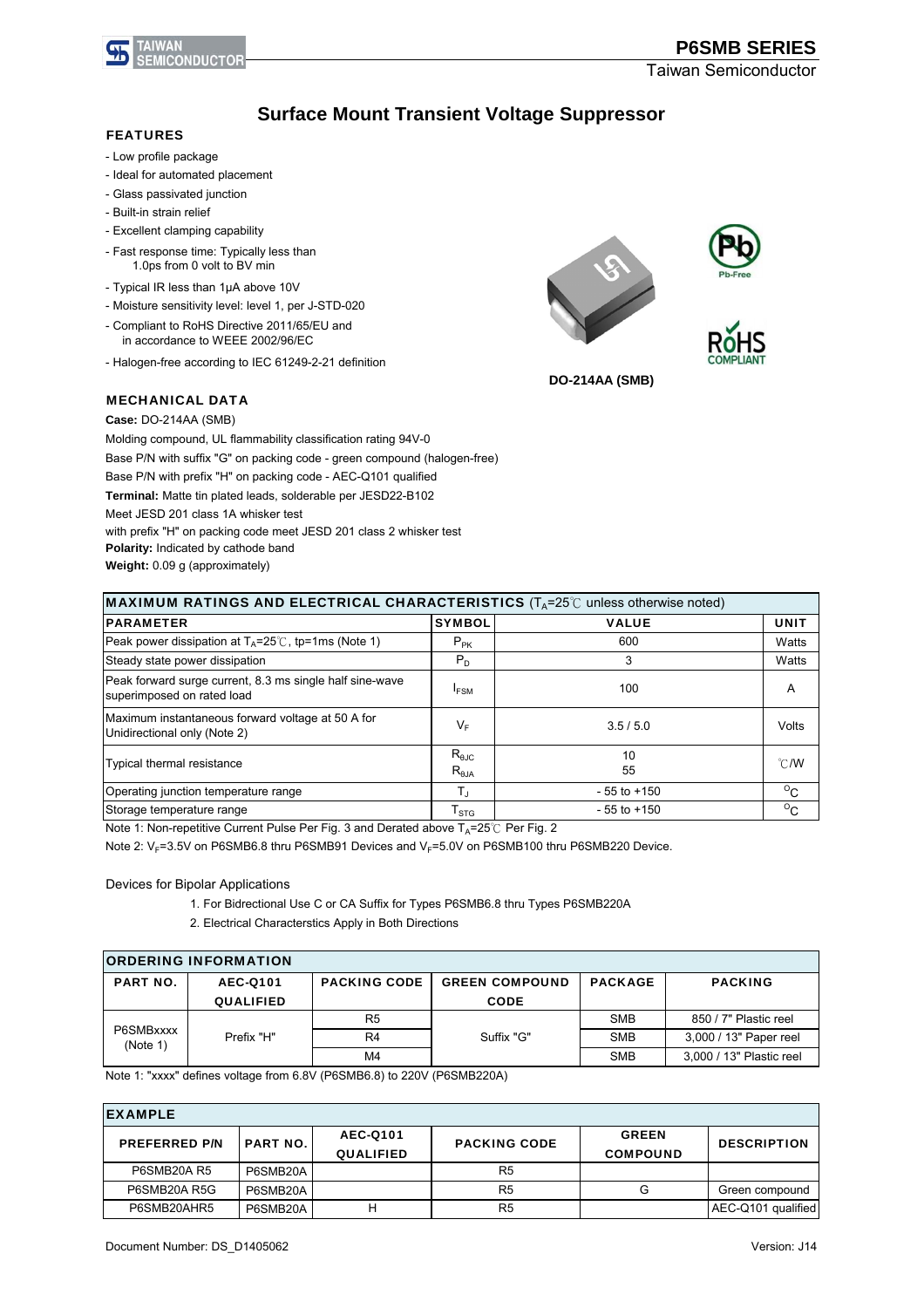

#### RATINGS AND CHARACTERISTICS CURVES

(TA=25℃ unless otherwise noted)



FIG. 3 CLAMPING POWER PULSE WAVEFORM



0 25 50 75 100 125 0 25 50 75 100 125 150 175 200 PEAK PULSE POWER(P<sub>PP</sub>) OR CURRENT (I<sub>PP</sub>) DERATING IN PERCENTAGE (%)  $T_A$ , AMBIENT TEMPERATURE (°C)

FIG.2 PULSE DERATING CURVE

FIG. 4 MAXIMUM NON-REPETITIVE FORWARD SURGE CURRENT UNIDIRECTIONAL ONLY



FIG. 5 TYPICAL JUNCTION CAPACITANCE

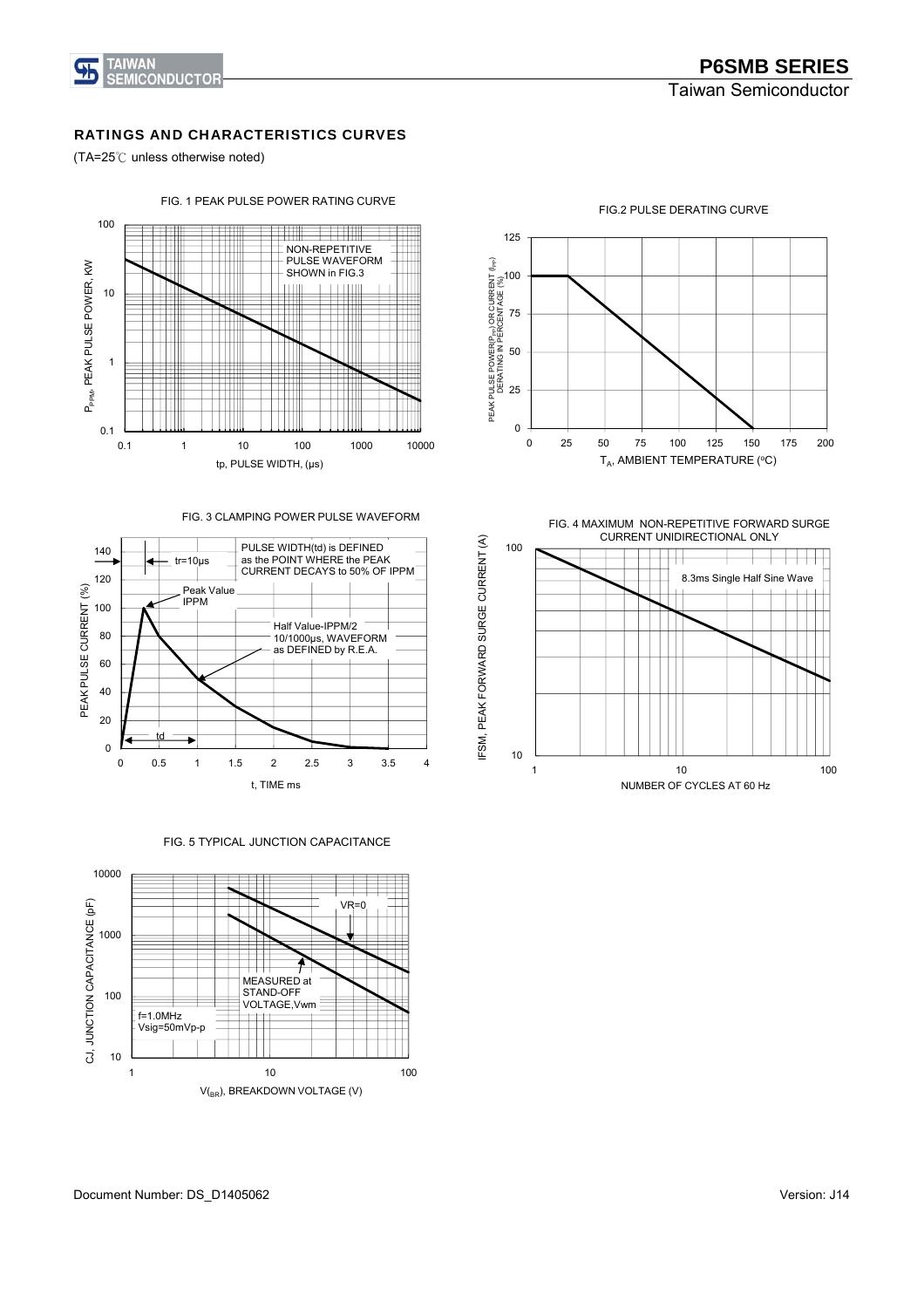

Taiwan Semiconductor

|                 |            |              | Breakdown Voltage | Test    | Stand-Off             | Maximum         | Maximum                  | Maximum                 | Maximum                       |
|-----------------|------------|--------------|-------------------|---------|-----------------------|-----------------|--------------------------|-------------------------|-------------------------------|
|                 | Device     | $V_{BR}$ (V) |                   | Current | Voltage               | Reverse Leakage | Peak Pulse               | <b>Clamping Voltage</b> | Temperature                   |
| Device          | Marking    |              | (Note 1)          | $I_T$   | <b>V<sub>WM</sub></b> | $@V_{WM}$       | Current I <sub>RSM</sub> | $@$ $I_{PPM}$           | Coefficient                   |
|                 | Code       | Min          | Max               | (mA)    | (V)                   | $I_D$ (uA)      | $(A)$ (Note 2)           | Vc(V)                   | of $V_{BR}(\% / \mathcal{C})$ |
| <b>P6SMB6.8</b> | <b>KDJ</b> | 6.12         | 7.48              | 10      | 5.50                  | 1000            | 58                       | 10.8                    | 0.057                         |
| P6SMB6.8A       | <b>KEJ</b> | 6.46         | 7.14              | 10      | 5.80                  | 1000            | 60                       | 10.5                    | 0.057                         |
| <b>P6SMB7.5</b> | <b>KFJ</b> | 6.75         | 8.25              | 10      | 6.05                  | 500             | 53                       | 11.7                    | 0.061                         |
| P6SMB7.5A       | <b>KGJ</b> | 7.13         | 7.88              | 10      | 6.40                  | 500             | 55                       | 11.3                    | 0.061                         |
| <b>P6SMB8.2</b> | KHJ        | 7.38         | 9.02              | 10      | 6.63                  | 200             | 50                       | 12.5                    | 0.065                         |
| P6SMB8.2A       | <b>KKJ</b> | 7.79         | 8.61              | 10      | 7.02                  | 200             | 52                       | 12.1                    | 0.065                         |
| P6SMB9.1        | KLJ        | 8.19         | 10.00             | 1.0     | 7.37                  | 50              | 45                       | 13.8                    | 0.068                         |
| P6SMB9.1A       | <b>KMJ</b> | 8.65         | 9.55              | 1.0     | 7.78                  | 50              | 47                       | 13.4                    | 0.068                         |
| P6SMB10         | <b>KNJ</b> | 9.00         | 11.00             | 1.0     | 8.10                  | 10              | 42                       | 15.0                    | 0.073                         |
| P6SMB10A        | <b>KPJ</b> | 9.50         | 10.5              | 1.0     | 8.55                  | 10              | 43                       | 14.5                    | 0.073                         |
| P6SMB11         | KQJ        | 9.90         | 12.1              | 1.0     | 8.92                  | $\mathbf{1}$    | 38                       | 16.2                    | 0.075                         |
| P6SMB11A        | <b>KRJ</b> | 10.5         | 11.6              | 1.0     | 9.40                  | $\mathbf{1}$    | 40                       | 15.6                    | 0.075                         |
| P6SMB12         | <b>KSJ</b> | 10.8         | 13.2              | 1.0     | 9.72                  | 1               | 36                       | 17.3                    | 0.078                         |
| P6SMB12A        | KTJ        | 11.4         | 12.6              | 1.0     | 10.2                  | $\mathbf{1}$    | 37                       | 16.7                    | 0.078                         |
| P6SMB13         | <b>KUJ</b> | 11.7         | 14.3              | 1.0     | 10.5                  | $\mathbf{1}$    | 33                       | 19.0                    | 0.081                         |
| P6SMB13A        | <b>KVJ</b> | 12.4         | 13.7              | 1.0     | 11.1                  | $\mathbf{1}$    | 34                       | 18.2                    | 0.081                         |
| P6SMB15         | <b>KWJ</b> | 13.5         | 16.5              | 1.0     | 12.1                  | $\mathbf{1}$    | 28                       | 22.0                    | 0.084                         |
| P6SMB15A        | <b>KXJ</b> | 14.3         | 15.8              | 1.0     | 12.8                  | 1               | 29                       | 21.2                    | 0.084                         |
| P6SMB16         | <b>KYJ</b> | 14.4         | 17.6              | 1.0     | 12.9                  | $\mathbf{1}$    | 26                       | 23.5                    | 0.086                         |
| P6SMB16A        | KZJ        | 15.2         | 16.8              | 1.0     | 13.6                  | $\mathbf{1}$    | 28                       | 22.5                    | 0.086                         |
| P6SMB18         | LDJ        | 16.2         | 19.8              | 1.0     | 14.5                  | $\mathbf{1}$    | 23                       | 26.5                    | 0.088                         |
| P6SMB18A        | LEJ        | 17.1         | 18.9              | 1.0     | 15.3                  | $\mathbf{1}$    | 25                       | 25.5                    | 0.088                         |
| P6SMB20         | LFJ        | 18.0         | 22.0              | 1.0     | 16.2                  | $\mathbf{1}$    | 21                       | 29.1                    | 0.090                         |
| P6SMB20A        | LGJ        | 19.0         | 21.0              | 1.0     | 17.1                  | $\mathbf{1}$    | 22                       | 27.7                    | 0.090                         |
| P6SMB22         | LHJ        | 19.8         | 24.2              | 1.0     | 17.8                  | $\mathbf{1}$    | 19                       | 31.9                    | 0.092                         |
| P6SMB22A        | <b>LKJ</b> | 20.9         | 23.1              | 1.0     | 18.8                  | $\mathbf{1}$    | 20                       | 30.6                    | 0.092                         |
| P6SMB24         | LLJ        | 21.6         | 26.4              | 1.0     | 19.4                  | $\mathbf 1$     | 18                       | 34.7                    | 0.094                         |
| P6SMB24A        | LMJ        | 22.8         | 25.2              | 1.0     | 20.5                  | $\mathbf{1}$    | 19                       | 33.2                    | 0.094                         |
| P6SMB27         | <b>LNJ</b> | 24.3         | 29.7              | 1.0     | 21.8                  | $\mathbf{1}$    | 16                       | 39.1                    | 0.096                         |
| P6SMB27A        | LPJ        | 25.7         | 28.4              | 1.0     | 23.1                  | $\mathbf{1}$    | 16.8                     | 37.5                    | 0.096                         |
| P6SMB30         | LQJ        | 27.0         | 33.0              | 1.0     | 24.3                  | $\mathbf{1}$    | 14.0                     | 43.5                    | 0.097                         |
| P6SMB30A        | <b>LRJ</b> | 28.5         | 31.5              | 1.0     | 25.6                  | $\mathbf{1}$    | 15.0                     | 41.4                    | 0.097                         |
| P6SMB33         | <b>LSJ</b> | 29.7         | 36.3              | 1.0     | 26.8                  | $\mathbf{1}$    | 13.0                     | 47.7                    | 0.098                         |
| P6SMB33A        | <b>LTJ</b> | 31.4         | 34.7              | 1.0     | 28.2                  | $\mathbf{1}$    | 13.8                     | 45.7                    | 0.098                         |
| P6SMB36         | LUJ        | 32.4         | 39.6              | 1.0     | 29.1                  | $\mathbf 1$     | 12.0                     | 52.0                    | 0.099                         |
| P6SMB36A        | LVJ        | 34.2         | 37.8              | 1.0     | 30.8                  | $\mathbf{1}$    | 12.6                     | 49.9                    | 0.099                         |
| P6SMB39         | LWJ        | 35.1         | 42.9              | 1.0     | 31.6                  | $\mathbf 1$     | 11.1                     | 56.4                    | 0.100                         |
| P6SMB39A        | <b>LXJ</b> | 37.1         | 41.0              | 1.0     | 33.3                  | $\mathbf{1}$    | 11.6                     | 53.9                    | 0.100                         |
| P6SMB43         | <b>LYJ</b> | 38.7         | 47.3              | 1.0     | 34.8                  | $\mathbf{1}$    | 10.0                     | 61.9                    | 0.101                         |
| P6SMB43A        | <b>LZJ</b> | 40.9         | 45.2              | 1.0     | 36.8                  | $\mathbf{1}$    | 10.6                     | 59.3                    | 0.101                         |
| P6SMB47         | MDJ        | 42.3         | 51.7              | 1.0     | 38.1                  | $\mathbf{1}$    | 9.2                      | 67.8                    | 0.101                         |
| P6SMB47A        | <b>MEJ</b> | 44.7         | 49.4              | 1.0     | 40.2                  | $\mathbf{1}$    | 9.7                      | 64.8                    | 0.101                         |
| <b>P6SMB51</b>  | <b>MFJ</b> | 45.9         | 56.1              | 1.0     | 41.3                  | $\mathbf{1}$    | 8.5                      | 73.5                    | 0.102                         |
| P6SMB51A        | MGJ        | 48.5         | 53.6              | 1.0     | 43.6                  | $\mathbf{1}$    | 8.9                      | 70.1                    | 0.102                         |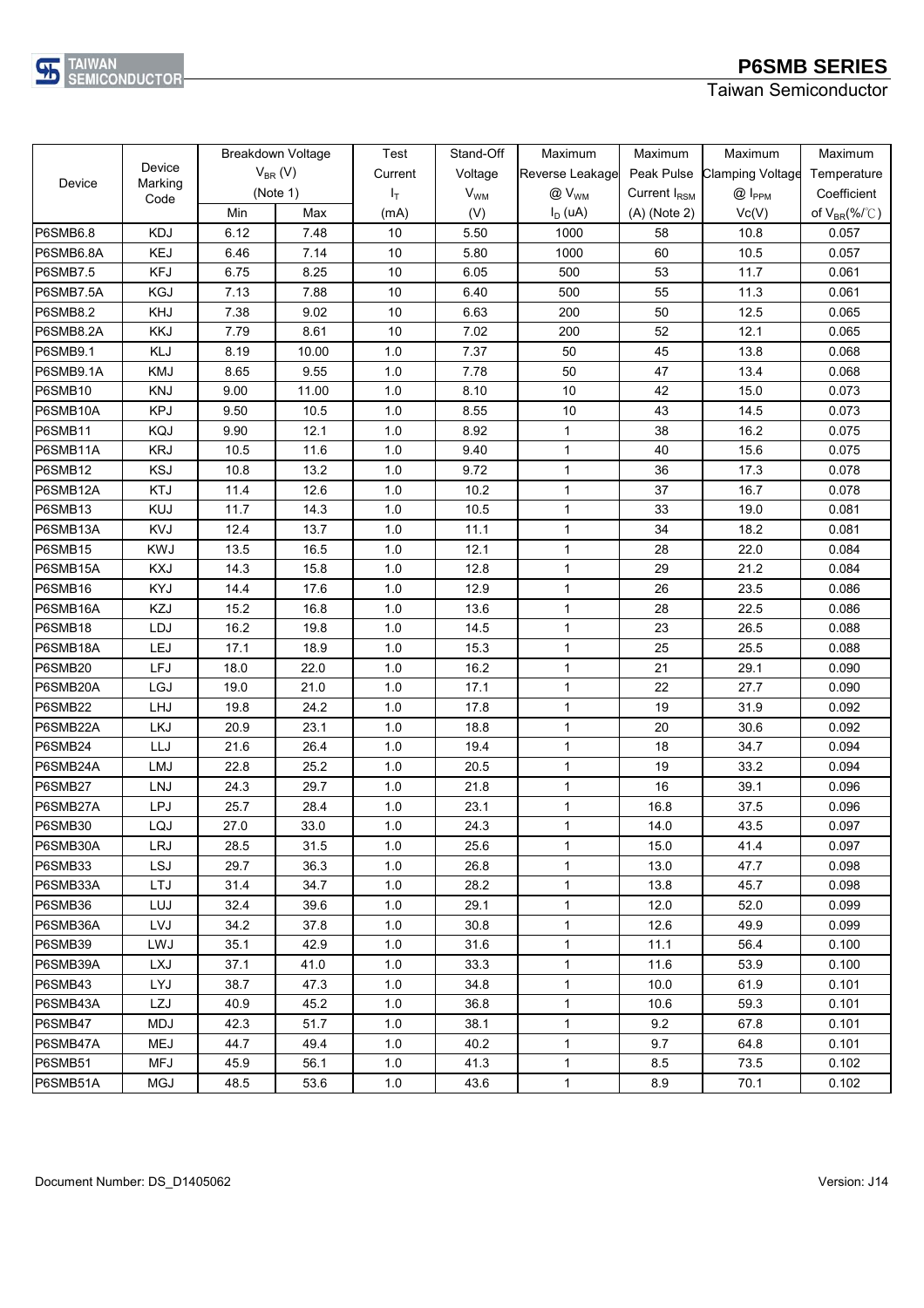

Taiwan Semiconductor

|                 |                 |      | Breakdown Voltage | <b>Test</b> | Stand-Off             | Maximum         | Maximum                  | Maximum                 | Maximum                       |
|-----------------|-----------------|------|-------------------|-------------|-----------------------|-----------------|--------------------------|-------------------------|-------------------------------|
|                 | Device          |      | $V_{BR}$ (V)      | Current     | Voltage               | Reverse Leakage | Peak Pulse               | <b>Clamping Voltage</b> | Temperature                   |
| Device          | Marking<br>Code |      | (Note 1)          | $I_T$       | <b>V<sub>WM</sub></b> | $@V_{WM}$       | Current I <sub>RSM</sub> | $@$ $I_{PPM}$           | Coefficient                   |
|                 |                 | Min  | Max               | (mA)        | (V)                   | $I_D$ (uA)      | $(A)$ (Note 2)           | Vc(V)                   | of $V_{BR}(\% / \mathcal{C})$ |
| P6SMB56         | <b>MHJ</b>      | 50.4 | 61.6              | 1.0         | 45.4                  | 1               | 7.8                      | 80.5                    | 0.103                         |
| P6SMB56A        | <b>MKJ</b>      | 53.2 | 58.8              | 1.0         | 47.8                  | 1               | 8.1                      | 77.0                    | 0.103                         |
| P6SMB62         | MLJ             | 55.8 | 68.2              | 1.0         | 50.2                  | $\mathbf 1$     | 7.0                      | 89.0                    | 0.104                         |
| P6SMB62A        | <b>MMJ</b>      | 58.9 | 65.1              | 1.0         | 53.0                  | 1               | 7.4                      | 85.0                    | 0.104                         |
| P6SMB68         | <b>MNJ</b>      | 61.2 | 74.8              | 1.0         | 55.1                  | 1               | 6.4                      | 98.0                    | 0.104                         |
| P6SMB68A        | <b>MPJ</b>      | 64.6 | 71.4              | 1.0         | 58.1                  | 1               | 6.8                      | 92.0                    | 0.104                         |
| P6SMB75         | <b>MQJ</b>      | 67.5 | 82.5              | 1.0         | 60.7                  | $\mathbf{1}$    | 5.8                      | 108                     | 0.105                         |
| P6SMB75A        | <b>MRJ</b>      | 71.3 | 78.8              | 1.0         | 64.1                  | $\mathbf 1$     | 6.1                      | 103                     | 0.105                         |
| P6SMB82         | <b>MSJ</b>      | 73.8 | 90.2              | 1.0         | 66.4                  | $\mathbf{1}$    | 5.3                      | 118                     | 0.105                         |
| P6SMB82A        | <b>MTJ</b>      | 77.9 | 86.1              | 1.0         | 70.1                  | 1               | 5.5                      | 113                     | 0.105                         |
| P6SMB91         | <b>MUJ</b>      | 81.9 | 100               | 1.0         | 73.7                  | 1               | 4.8                      | 131                     | 0.106                         |
| P6SMB91A        | <b>MVJ</b>      | 86.5 | 95.5              | 1.0         | 77.8                  | 1               | 5.0                      | 125                     | 0.106                         |
| <b>P6SMB100</b> | <b>MWJ</b>      | 90   | 110               | 1.0         | 81.0                  | $\mathbf 1$     | 4.3                      | 144                     | 0.106                         |
| P6SMB100A       | <b>MXJ</b>      | 95   | 105               | 1.0         | 85.5                  | $\mathbf{1}$    | 4.5                      | 137                     | 0.106                         |
| <b>P6SMB110</b> | <b>MYJ</b>      | 99   | 121               | 1.0         | 89.2                  | 1               | 3.9                      | 158                     | 0.107                         |
| P6SMB110A       | MZJ             | 105  | 116               | 1.0         | 94.0                  | 1               | 4.1                      | 152                     | 0.107                         |
| <b>P6SMB120</b> | <b>NDJ</b>      | 108  | 132               | 1.0         | 97.2                  | 1               | 3.6                      | 173                     | 0.107                         |
| P6SMB120A       | <b>NEJ</b>      | 114  | 126               | 1.0         | 102.0                 | 1               | 3.8                      | 165                     | 0.107                         |
| <b>P6SMB130</b> | <b>NFJ</b>      | 117  | 143               | 1.0         | 105.0                 | $\mathbf{1}$    | 3.3                      | 187                     | 0.107                         |
| P6SMB130A       | <b>NGJ</b>      | 124  | 137               | 1.0         | 111.0                 | $\mathbf 1$     | 3.5                      | 179                     | 0.107                         |
| <b>P6SMB150</b> | <b>NHJ</b>      | 135  | 165               | 1.0         | 121.0                 | 1               | 2.9                      | 215                     | 0.108                         |
| P6SMB150A       | <b>NKJ</b>      | 143  | 158               | 1.0         | 128.0                 | 1               | 3.0                      | 207                     | 0.108                         |
| <b>P6SMB160</b> | <b>NLJ</b>      | 144  | 176               | 1.0         | 130.0                 | $\mathbf 1$     | 2.7                      | 230                     | 0.108                         |
| P6SMB160A       | <b>NMJ</b>      | 152  | 168               | 1.0         | 136.0                 | $\mathbf{1}$    | 2.8                      | 219                     | 0.108                         |
| P6SMB170        | <b>NNJ</b>      | 153  | 187               | 1.0         | 138.0                 | 1               | 2.5                      | 244                     | 0.108                         |
| P6SMB170A       | <b>NPJ</b>      | 162  | 179               | 1.0         | 145.0                 | $\mathbf{1}$    | 2.6                      | 234                     | 0.108                         |
| <b>P6SMB180</b> | <b>NQJ</b>      | 162  | 198               | 1.0         | 146.0                 | 1               | 2.4                      | 258                     | 0.108                         |
| P6SMB180A       | <b>NRJ</b>      | 171  | 189               | 1.0         | 154.0                 | $\mathbf{1}$    | 2.5                      | 246                     | 0.108                         |
| <b>P6SMB200</b> | <b>NSJ</b>      | 180  | 220               | 1.0         | 162.0                 | 1               | 2.1                      | 287                     | 0.108                         |
| P6SMB200A       | <b>NTJ</b>      | 190  | 210               | 1.0         | 171.0                 | 1               | 2.2                      | 274                     | 0.108                         |
| <b>P6SMB220</b> | <b>NUJ</b>      | 198  | 242               | 1.0         | 175.0                 | 1               | 1.8                      | 342                     | 0.108                         |
| P6SMB220A       | <b>NVJ</b>      | 209  | 231               | 1.0         | 185.0                 | 1               | 1.9                      | 328                     | 0.108                         |

#### Notes:

1.  $V_{BR}$  measure after  $I_T$  applied for 300us,  $I_T$ =square wave pulse or equivalent.

2. Surge current waveform per Figure. 3 and derate per Figure. 2.

3. For bipolar types having  $V_{WM}$  of 10 volts and under, the  $I_D$  limit is doubled.

4. For bidirectional use C or CA suffix for types P6SMB6.8 through P6SMB220A.

5. All terms and symbols are consistent with ANSI/IEEE C62.35.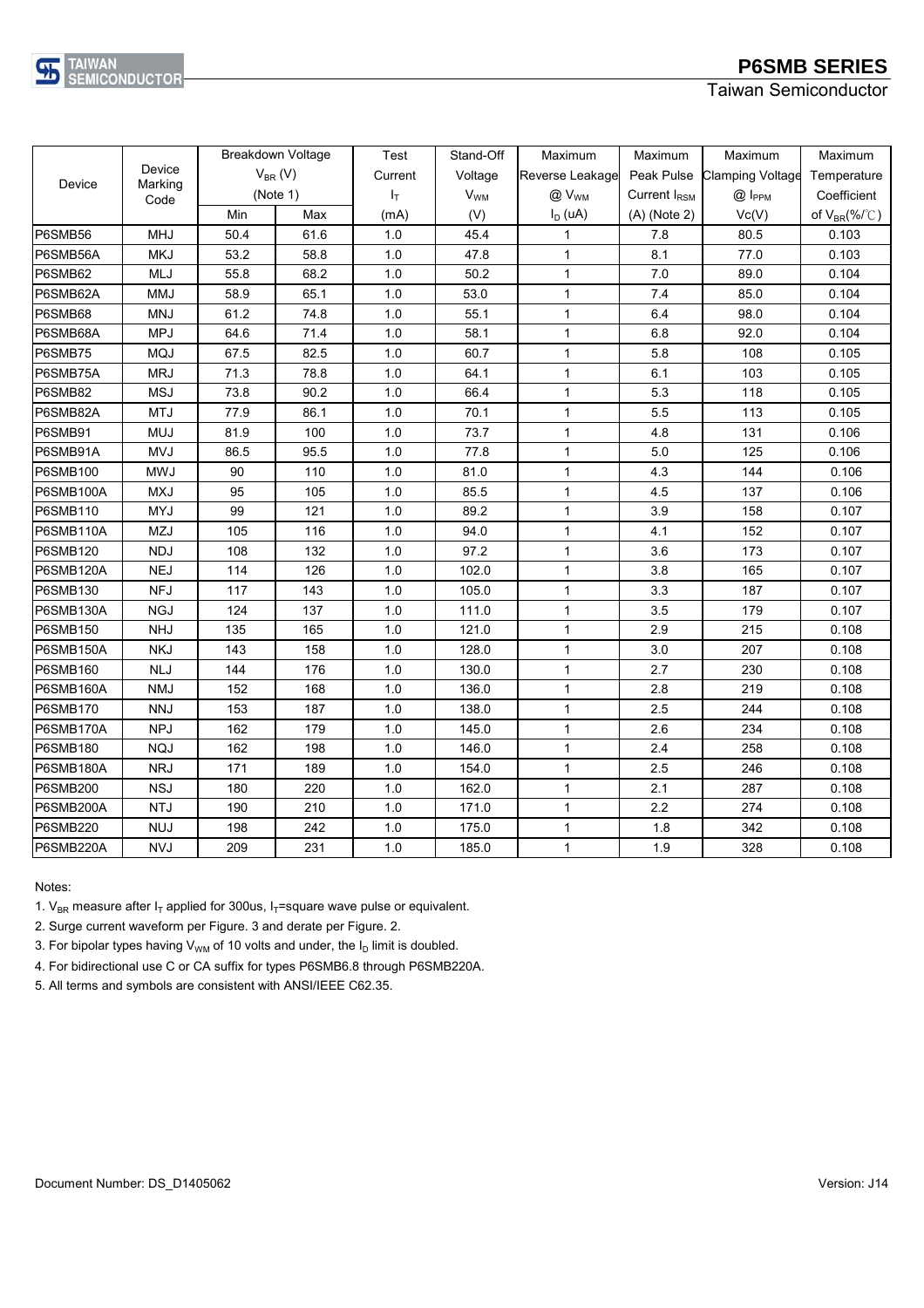

#### PACKAGE OUTLINE DIMENSIONS



| DIM. |      | Unit (mm) | Unit (inch) |       |  |
|------|------|-----------|-------------|-------|--|
|      | Min  | Max       | Min         | Max   |  |
| A    | 1.95 | 2.10      | 0.077       | 0.083 |  |
| в    | 4.25 | 4.75      | 0.167       | 0.187 |  |
| C    | 3.48 | 3.73      | 0.137       | 0.147 |  |
| D    | 1.99 | 2.61      | 0.078       | 0.103 |  |
| E    | 0.90 | 1.41      | 0.035       | 0.056 |  |
| F    | 5.10 | 5.30      | 0.201       | 0.209 |  |
| G    | 0.10 | 0.20      | 0.004       | 0.008 |  |
| н    | 0.15 | 0.31      | 0.006       | 0.012 |  |

#### SUGGESTED PAD LAYOUT



| <b>Symbol</b> | Unit (mm) | Unit (inch) |
|---------------|-----------|-------------|
|               | 2.3       | 0.091       |
| B             | 2.5       | 0.098       |
| C             | 4.3       | 0.169       |
|               | 1.8       | 0.071       |
|               | 6.8       | 0.268       |

#### MARKING DIAGRAM



- P/N = Device Marking Code
- G = Green Compound
- YW = Date Code
- F = Factory Code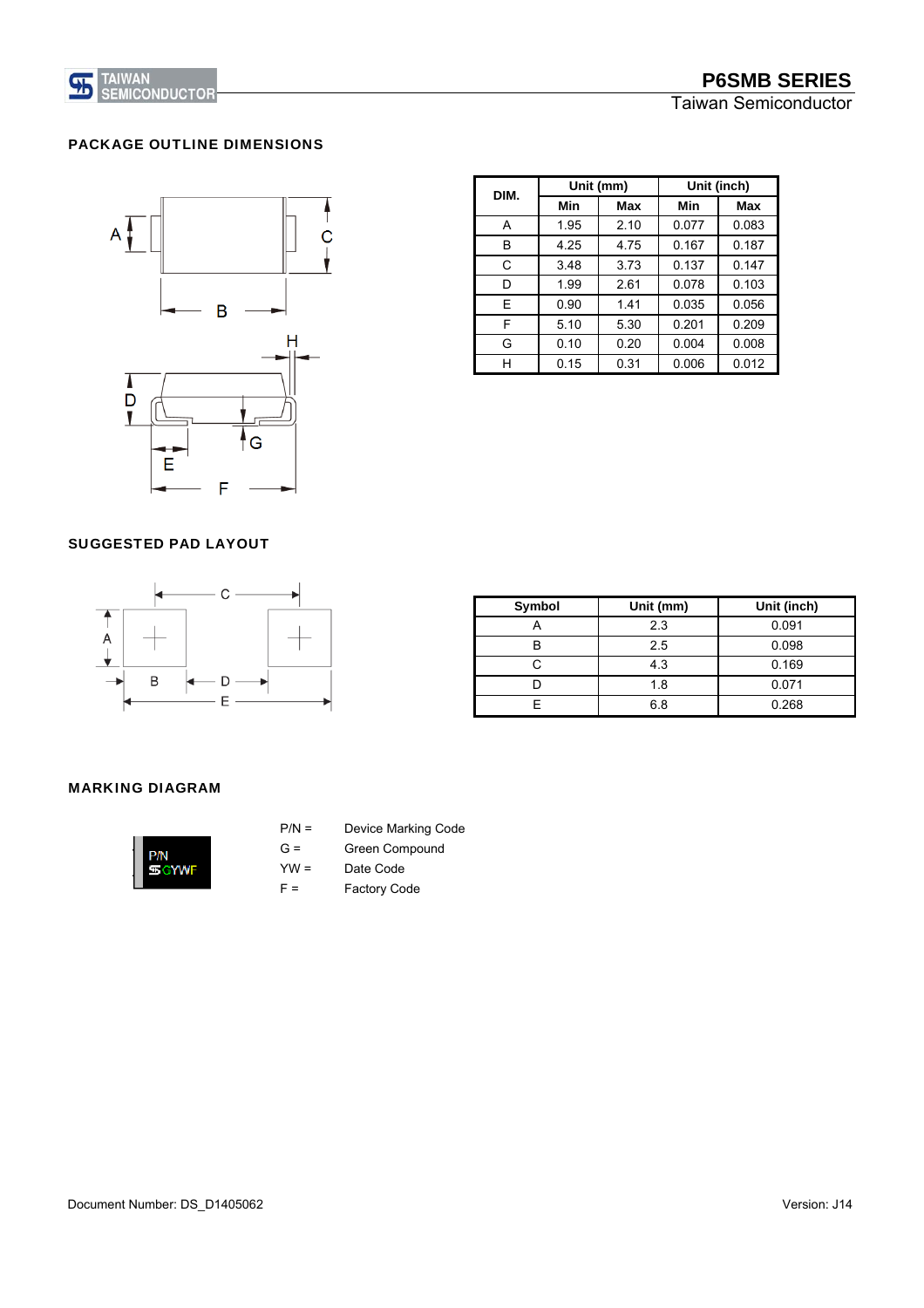

#### **Notice**

assumes no responsibility or liability for any errors inaccuracies. Specifications of the products displayed herein are subject to change without notice. TSC or anyone on its behalf,

Information contained herein is intended to provide a product description only. No license, express or implied,to any intellectual property rights is granted by this document. Except as provided in TSC's terms and conditions of sale for such products, TSC assumes no liability whatsoever, and disclaims any express or implied warranty, relating to sale and/or use of TSC products including liability or warranties relating to fitness for a particular purpose, merchantability, or infringement of any patent, copyright, or other intellectual property right.

The products shown herein are not designed for use in medical, life-saving, or life-sustaining applications. Customers using or seling these products for use in such applications do so at their own risk and agree to fully indemnify TSC for any damages resulting from such improper use or sale.